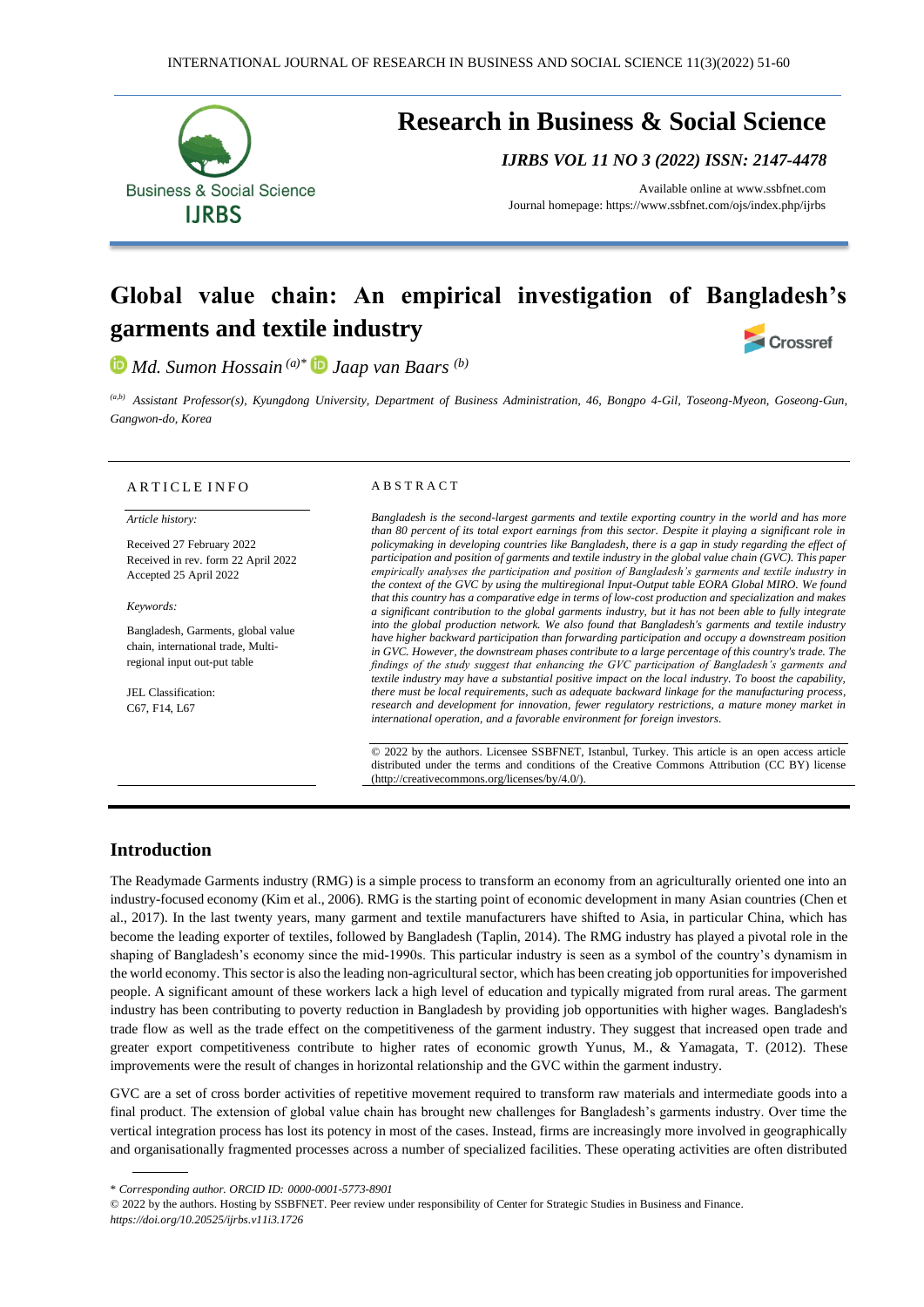in different countries. However, developed countries take a part of high value-added activities (e.g., designing, branding, research and development) and least developed countries (LDCs) typically emphasize on low-value- added or labour incentive activities (e.g., final assembly). Therefore, trading with only final goods can provide a narrow participation in GVCs. There is no existing platform for LDCs for high value-added operations which are fully loaded by multinational corporations (MNCs). These MNCs are operating global value chains as well as setting global standards. Now that standard should be considered for participating in the GVC, especially for the least developed countries (LDCs) like Bangladesh.

The contribution of this study is twofold. Our first aim is to examine the contribution of value-added in Bangladesh's garments export, as well as the level of specialization in Bangladesh's garments industry. Second, the study investigates the position and participation of Bangladesh's garment industry in the GVC.

The result indicate that Bangladesh has made significant contributions to the global garment industry and improved its low cost manufacturing and specialization capabilities, but has not yet fully integrated into the global manufacturing network. Due to the low level of participation in GVCs, the country might not expect a higher flow of FDI. In addition, we found that the backward participation is greater than the forward participation of the garment and textile industries in Bangladesh, and occupies a lower position in the Global Value Chain. It signifies that the country's manufacturing capabilities have developed to their highest levels.

Next section presents the literature review. The section 3 focuses on the main characteristics of a general cross-country Input-Output model used to measure domestic, foreign, and indirect value-added. Then we repeat the same practice to measure the comparative advantage and GVC participation as well as position. Section 4 presents the empirical analysis and a discussion of the results which consists of backward and forward participation, GVC participation and position, comparative advantage, Value-Added Export (VAX) ratio, and domestic and foreign value-added share of total export. Finally, section 5 concludes the article with a summary of the findings.

# **Literature Review**

In the last two decades, the expression GVC has emerged in the global market literature, and is currently seeing an increase in academic interest. (Kano et al., 2020). It originates from the global commodity chain. Gereffi and Fernandex (2011) identified a value chain as the broad range of actions that businesses and employees perform in order to get a product from its creation to its end stage, and this phase is referred to as a global value chain (GVC) because these activities are spread out over many countries.

The value-added immersion in intermediate products can be found across national borders, resulting in a double counting in typical trade flows (Ahmed et al., 2016). A variety of methods for pinning domestic and international content are contained in the overall export flow (Hummels et al., 2001; Johnson & Noguera, 2012; Koopman et al., 2014). To assess the contribution, a number of metrics have been used to quantify the percentage of trade flow that is related to GVC (Borin & Mancini, 2015; Gereffi et al., 2005; Hummels et al., 2001; Koopman et al., 2014). Moreover the backward and forward participation is used to determine GVC engagement. The share of foreign value-added in domestic export is referred to as backward participation and the share of domestic value-added in foreign export is referred to as forward participation(Javorsek & Camacho, 2015; Koopman et al., 2014). Many scholars discovered variation in GVC over different periods of time (Amador et al., 2015; Amador & Cabral, 2016; Grodzicki & Geodecki, 2016; Hoekman, 2014; Leitner & Stehrer, 2014).

According to Leitner and Stehrer (2014), the intensity of vertical specialisation has risen in most new EU member states, which is advantageous to export development effectively. Their findings suggest that export development and the degree of vertical specialisation are mutually reinforcing. In addition, evidence suggests that global value chains are increasingly fragmented internationally (Los et al., 2015). Amador et al. (2015) explore that GVCs for euro area members, China is more important than the US and Japan. The role of GVCs in European countries, as measured by their foreign value-added share in export, is balanced by their relative perseverance in the face of trade collapse. Furthermore, they discovered substantial variability between countries in the evolution of GVCs from 2000 to 2011. Grodzicki and Geodecki (2016) note that participation in the GVC hastened deindustrialisation and CEE affiliated countries are in a stronger situation than southern countries, mostly because of their continued reliance on foreign resources and technology.

According to Amador and Cabral (2016), common sources of GVC participation includes: dropping trade and investment rates, globalisation, international trade barriers, EU augmentation, and innovation, are all priorities. Hoekman (2014), found that constant heterogeneity in trade prices, which is dictated by a country's integration among their domestic market and foreign markets as a major cause of GVC heterogeneity. He also discovered that a country's capabilities, as well as the security of foreign investments are determinants of its GVC participation.

Another study focused on the textile industry in Pakistan, concluding on the basis of GVC that Pakistan carriers an advantage comparatively, particularly in the areas of cotton and textile make ups (Javed & Atif, 2021).

# **Research and Methodology**

The data is compiled using the EORA Global Multi-Region Input-Output (MRIO)(Lenzen et al., 2013). From 1990-2015, this dataset assigns world input-output tables to more than 180 countries. The input-output table could also be obtained from another source, but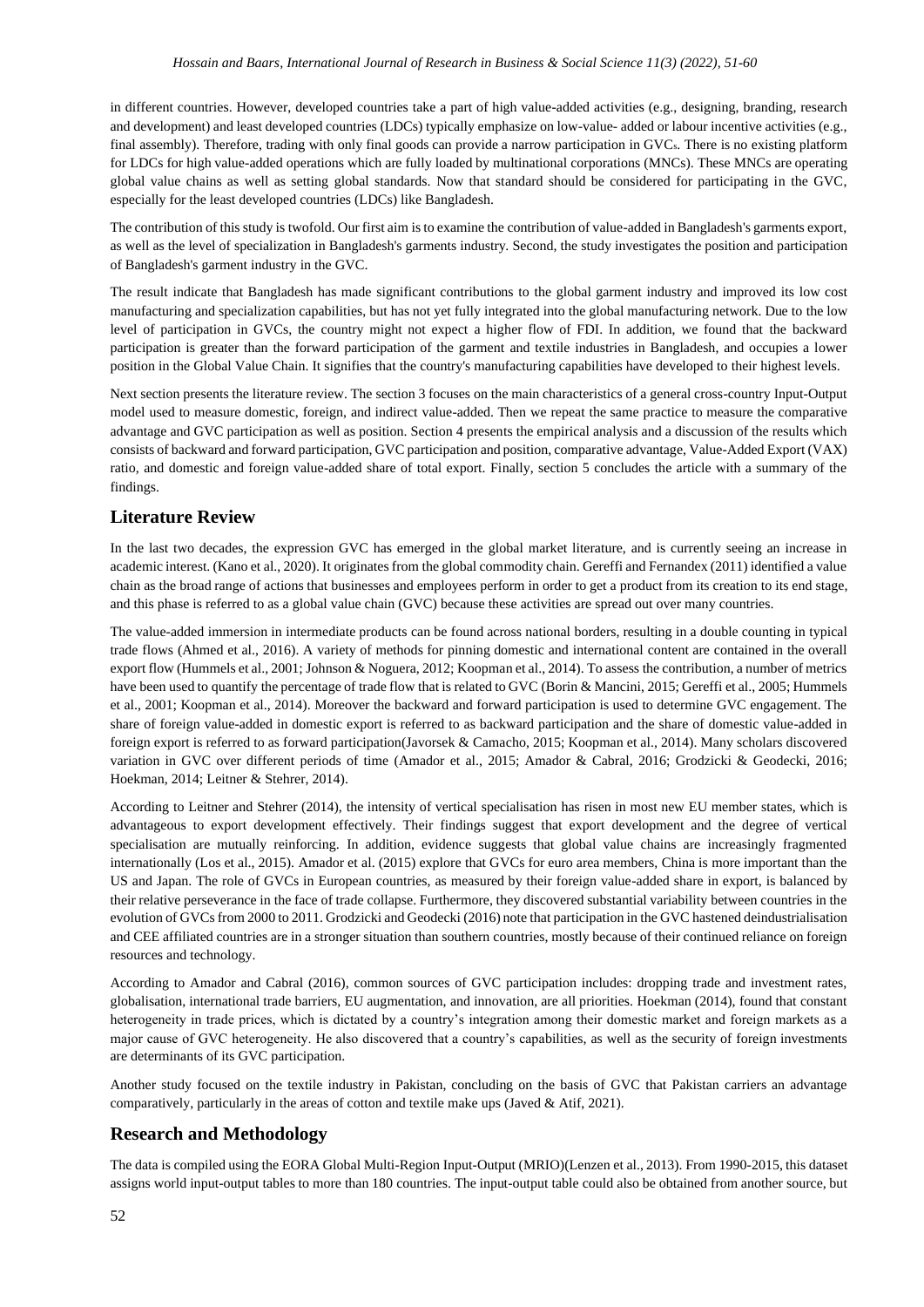the number of countries and years is constrained. The OECD Inter-Country Input-Output (ICIO) tables and the World Input-Output Database (WIOD) are the most commonly used. However, this input-output table reveals periods from 1995-2011 for 63 countries and 34 industrial sectors. It has been expanding recently but it remains smaller than the EORA database. The WIOD applies to a matching period, but only for 40 countries and 35 industries. The Global Trade Analysis Project (GTAP) has a greater amount of countries available for matching years. Taking this into account, we decided to use the compressed EORA database.

Koopman et al. (2014) display an exhaustive explanation as well as description of the basic concepts necessary for evaluating trade in value-added expressions, both in a simple two country one sector case, and in a general case of G countries and N sectors.

$$
X = AX + Y
$$

We can rearrange the equation (1) such that  $X = BY$ , where

$$
B = (I - A)^{-1}
$$

Let *X* be the gross output matrix. Gross output is seen as intermediate goods or as final goods. A is the matrix of input-output coefficients, illustrating the units of intermediate goods required to construct one unit of gross output. Therefore *AX* is the matrix of goods for intermediate use (the *T* matrix in Eora.) *Y* is the matrix of goods used for final demand (the *FD* matrix in Eora).

*B* is the Leontief inverse matrix, which indicates the elements of total output and requires both elements directly and indirectly to create a unit of goods for final demand. To calculate the Leontief inverse matrix, we need to recover *A*, the matrix of input-output coefficients (Leontief, 1986).

#### **Domestic and foreign value-added**

To compute foreign value-added (FVA) and domestic value-added (DVA), we require rectifying the matrix of value-added shares,  $\hat{V}$  also called the value-added coefficients matrix.  $\hat{V}$  can be obtained by summing across rows of the *A* matrix, putting these elements on the diagonal of a square matrix and subtracting it from an identity matrix of size *GN* (country\*sector), as follows:

$$
\hat{V} = I_{GN^*GN} - diag(\sum_{s}^{GN} A_{s1}....\sum_{s}^{GN} A_{SGN})
$$

$$
\hat{V} = \begin{bmatrix} \hat{v}_1 & 0 & 0 \\ 0 & \hat{v}_2 & 0 \\ 0 & 0 & \hat{v}_{GN} \end{bmatrix}
$$

 $T_v$  Indicates trade in value-added and  $\hat{E}$  the diagonal matrix of gross export.  $T_v$  Mainly discusses how the value-added accommodates in gross export of the country and industry.

$$
T_{V} = \hat{V} * L * \hat{E}
$$

 $V_V$  Matrix in block matrix notation:

$$
T_{\nu} = \begin{bmatrix} T_{\nu 11} & T_{\nu 11} & T_{\nu 11} \\ T_{\nu 11} & T_{\nu 22} & T_{\nu 11} \\ T_{\nu 11} & T_{\nu 11} & T_{\nu G} \end{bmatrix}
$$

In this section, we can calculate the domestic value-added (DVA), the indirect value-added export (DVX), and the foreign valueadded (FVA).

$$
DVA = diag(T_V)
$$

The DVA for every country is given by the diagonal elements of the  $T_\nu$  matrix.

$$
FVA = \sum_{j=1}^{n} T_{v,ij} - diag(T_v)
$$

FVA for each country can be computed by simply summing up all the blocks in the corresponding column and subtracting the diagonal block matrix. Note that DVA and FVA, by construction, always add up to gross exports (or to unity if expressed as ratios to gross exports).

$$
DVX = \sum_{i=1}^{n} T_{v,ij} - diag(T_v)
$$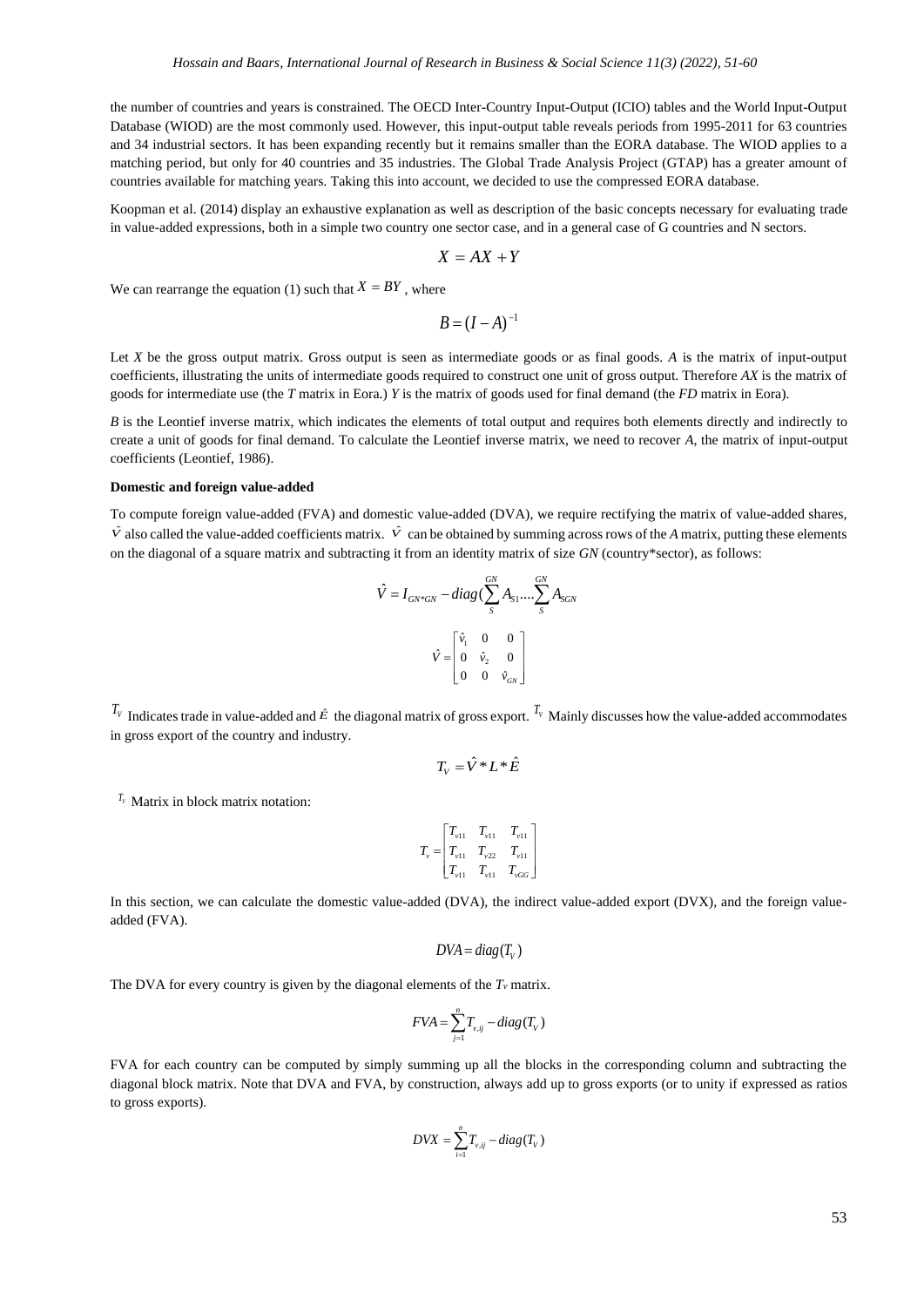DVX for each sector of the country can be computed by summing up all the blocks in the corresponding row and deducting the diagonal block matrix. Similarly, we can compute DVA, DVX, and FVA at the country sector level, by summing over only over the corresponding rows or columns of the country block matrix.

#### **Revealed comparative advantage**

We adopt the concept of RCA, which is originally formulated by Balassa (1965). The RCA index has measured as follows:

$$
RCA_i(s) = \frac{VAX_i(s) / \sum_i VAX_i(s)}{\sum_s VAX_i(s) / \sum_s \sum_i VAX_i(s)}
$$

Where i is assigned to the product, s represents the country set, and the full set of our study represents the whole world. If RCA is higher than one, then it shows that this economy is specialized for producing the product i comparatively to other economies in the GVC.

#### **GVC participation and position**

Many researchers have calculated GVCs in the past, but they do not adequately represent the degree of a country's presence in such chains (Balassa, 1958). As a result, such tests are unable to determine the proportion of imported intermediates used in a country's exports versus domestic demand.

Koopman et al. (2014) described the GVC participation index, which is the amount of the foreign value-added embodied in gross export (backward GVC participation labelled as FVA), and the sum of domestic value-added embodied in the third country's export (forward GVC participation marked as DVX). This index shows the strength of GVC consolidation of a given country.

$$
GVC_{\textit{participation}} = \frac{FVA + DVX}{GrossExport}
$$

The higher the ratio of participation means the involvement potential of a particular country is excellent in GVCs.

Koopman et al. (2014) described a position index that distinguishes the relative upstream of a country in a particular industry. They suggest measuring upstream as the log ratio of a country's supply of intermediates used in other countries' exports to the use of imported intermediates in its production. The position index is measured as follows:

$$
\ln(1+\frac{D V X}{GrossExpress} ) - \ln(1+\frac{F V A}{Gross Expert})
$$

Countries with a large position index are in comparison more upstream. They deliver additional value-added to other country's exports rather than other countries give to their own. Of course, two countries should have identical values of the GVC position index in a sector even though they have very different degrees of participation in GVCs. Therefore, the position index should be used in conjunction with the participation index, which summarizes the importance of the global supply chain for that country.

# **Result and Discussion**

#### **Vax ratio**

Johnson and Noguera (2012) suggested a ratio of value-added export to gross export (VAX ratio). This is a measure of how integrated a country is in the global manufacturing chain (Johnson & Noguera, 2012). We calculated the VAX ratio on a whole industry basis and individual textile industry basis to determine the percentage of



**Figure 1:** Value-added export (VAX) ratio from country; *Source:* Authors

textile and apparel exports in total exports. The findings are depicted in Figures 1 and 2. The VAX ratio was used as a method to categorize the countries. At the aggregated national level, most of countries showed a drop in the VAX ratio from 1990-2015.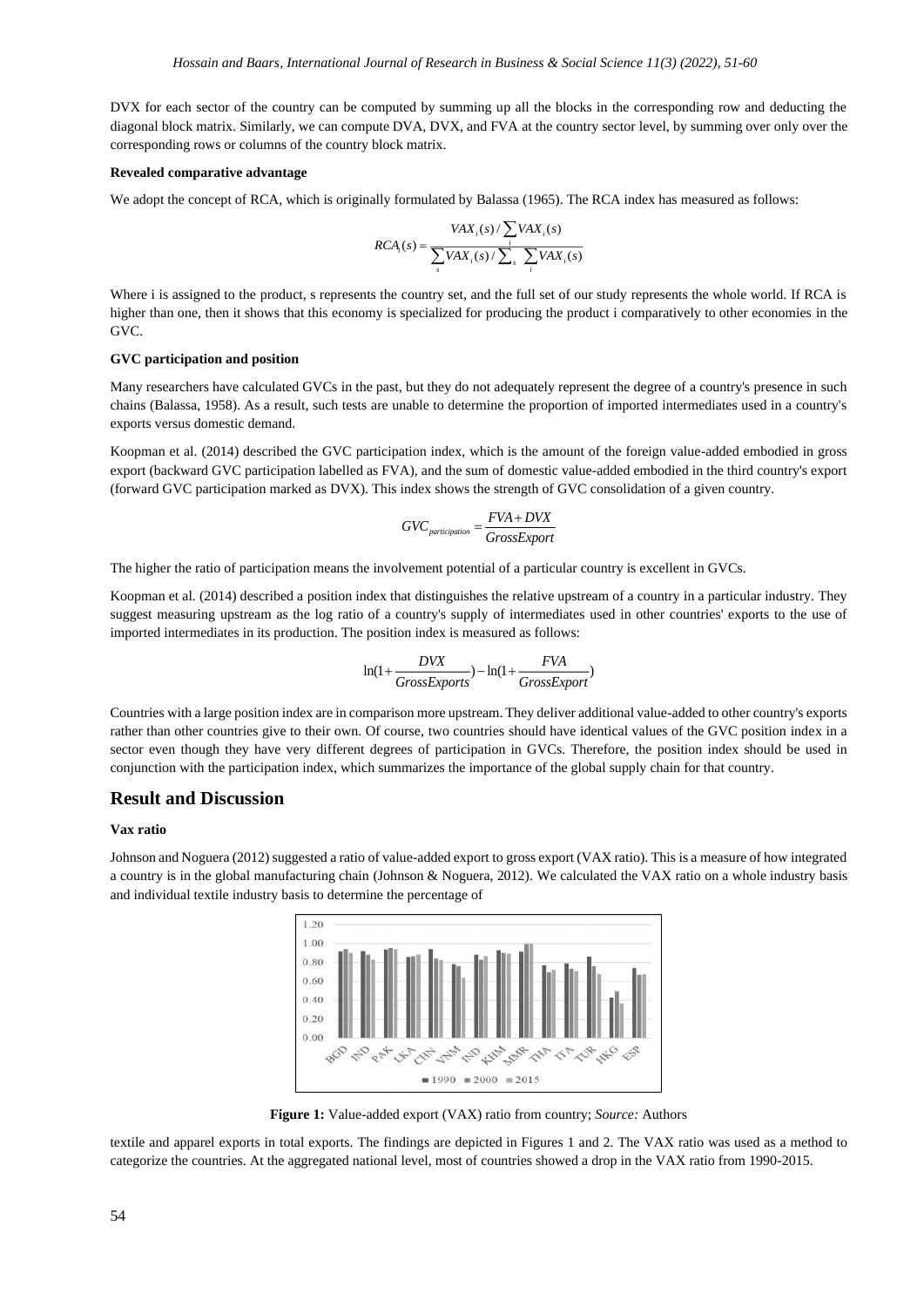

**Figure 2:** Value-added export (VAX) ratio from textile industry; *Source:* Authors

This might be due to the increase in processing trade and fragmentation in the global manufacturing industry. Bangladesh tops the list with the highest VAX ratio within this group of countries, after Pakistan (94 percent in 1995 and 2000). Unexpectedly, Cambodia and Myanmar are in the top of the VAX ratio, while Hong Kong's is surprisingly low.

When compared to the aggregate level, textile and clothing displays several distinct patterns (see Fig.2). Bangladesh, Pakistan, Sri Lanka, and Spain exhibit no consistent pattern in this market, whereas the VAX ratio decreased in China, Cambodia, Thailand, Italy, and Turkey. The highest VAX ratio is 64 percent in Indonesia, followed by 61 percent in Thailand, 58 percent in Turkey, and 54 percent in Italy. Bangladesh has a poor VAX ratio in this market (29 percent in 1990). It dropped dramatically from 25 percent in 2005 and 16 percent in 2015. The VAX ratio at the country level is the polar opposite of the VAX ratio at the industry level. However, Bangladesh's textile and apparel sector are losing value-added content as a consequence of enhanced trade openness.

#### **Revealed comparative advantage**

We used the revealed comparative advantage (RCA) to find specialised countries that produce textile and clothing. We placed VAX in terms of export in Balassa's (1965) formula to compute RCA index, according to Eq. (10). This model illustrates how globalisation affects competitive advantage and specialisation in specific economies.

RCA indices of all economies in the textile and clothing manufacturing industry are more comprehensive in the selected years. When the RCA is greater than one, the country has a revealed comparative in that area; when it is less than one, the country has a revealed comparative disadvantage in that area (Koopman et al., 2014). In 2015, all of the countries that are specialized in textile and apparel manufacturing, except for India and Myanmar, are shown in Figure 3. In 2015, the RCA index for Vietnam and Indonesia were relatively low. However, from 1990-2015, the majority of country's RCA indices did not show any steady growth.



**Figure 3:** Revealed comparative advantage (RCA) of selected economies; *Source:* Authors

### **Decomposition of gross export**

Figure 4 displays a comprehensive decomposition of each country's gross export based on the domestic and foreign value-added for 189 countries from 1990-2015. Bangladesh has the highest share of domestic value-added in gross export after Pakistan and Myanmar, and the lowest share of foreign value-added contents in gross export of garments. From 1990-2015, Bangladesh's domestic value-added share in its export is 91 percent, indicating that the most of the export are composed of its own commodities. In comparison, the lowest domestic value-added in gross exports is found in Vietnam and Hong Kong at 44 and 40 percent, indicating that Hong-Kong and Vietnam's foreign value-added accounts for more than half the value of its processing export.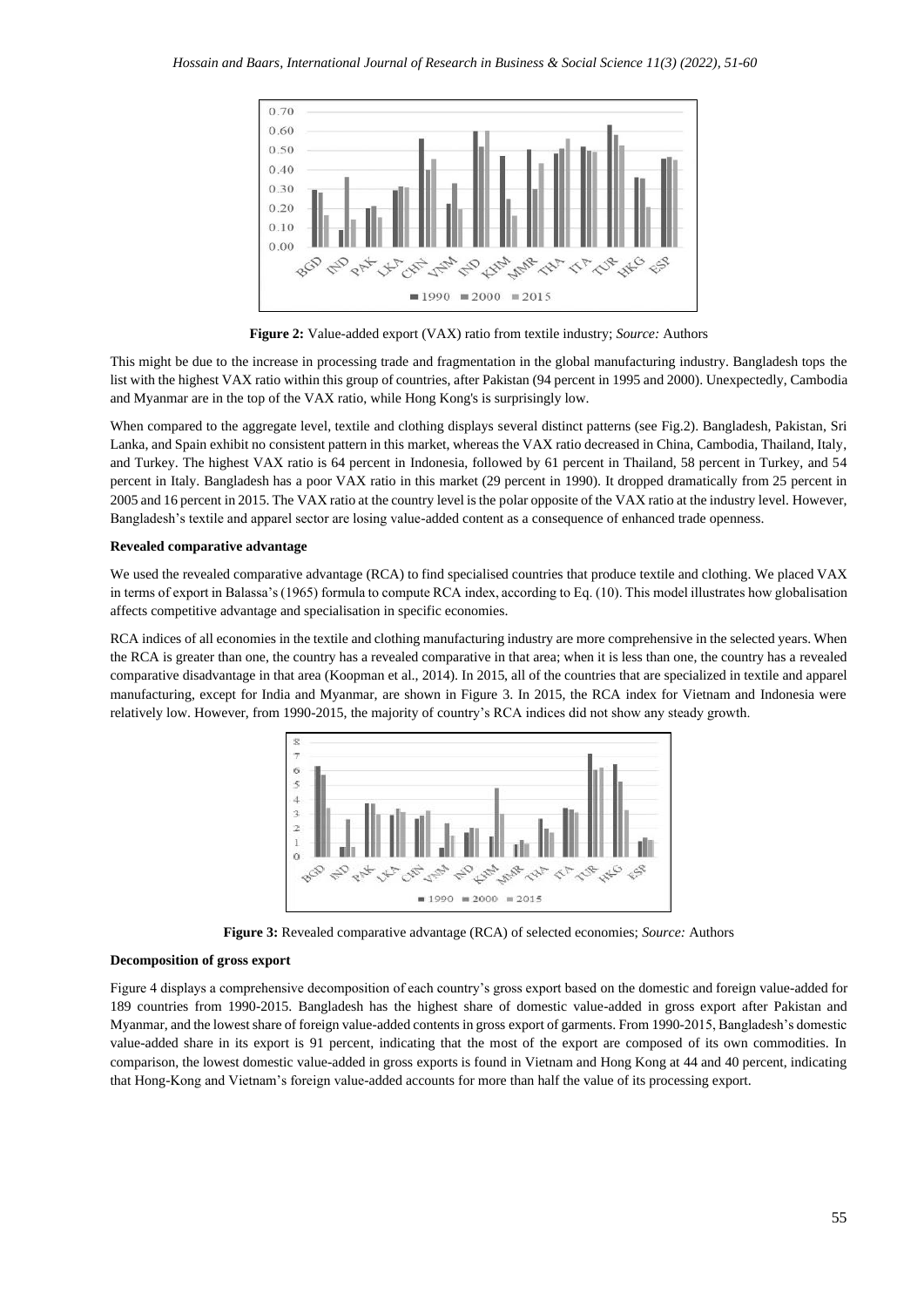

**Figure 4:** Domestic and foreign value-added shares of total final export of Textile and Apparel sector; *Source:* Authors

It implies that Bangladesh is more reliant on composite industry for its ultimate final outputs, which takes control over all stages for final production. As a result, Bangladesh's garments production is less vertically fragmented on a worldwide scale. However, Myanmar and Pakistan both produce raw materials. Therefore, their domestic value-added share in export is fairly substantial, despite their inefficient integration of manufacturing. Hong-Kong and Vietnam are extremely reliant on other nation for their Processing garments export. As a consequence, their foreign value-added share in export is rather significant than domestic value-added share.

The proportion of forwarding participation compared to backward participation reveals a country's dominance in the global value chain. The nation is further upstream in the supply chain when forward participation surpasses backward participation. It means the economy has honed in on the early stages of demand. On the other hand, when forward participation is lower than backward participation the country is further down the value chain. It denotes that the country's competencies in the final stages of manufacturing have been developed(Koopman et al., 2014).

Figure 5 represents the forward participation of textile and apparel sector. Forward participation is defined as indirect domestic valueadded content plus domestic value-added content in intermediate export that finally return home, whereas backward participation is defined as foreign value-added content. However, forward participation in Bangladesh's garments industry is dwindling. It indicates that, Bangladesh's reimports are decreasing, but the backward linkage is increasing on the last stage production in garment industry. To put in another way, Bangladesh's garments industry is predominantly a supplier of domestic value-added As a consequence, Bangladesh benefits from a greater percentage of domestically made final goods over the long run in the local supply chain.



**Figure 5:** Backward and forward participation of Textile and Apparel sector; *Source:* Authors

To put in another way, Bangladesh's garments industry is predominantly a supplier of domestic value-added. As a consequence, Bangladesh benefits from a greater percentage of domestically made final goods over the long run in the local supply chain. In comparison, Myanmar's backward participation is lower than forward participation. It implies that this country's effort has been focused on the early stage of final demand.

#### **GVC participation and position**

The position of a nation in the value chain is determined by its competitive advantage Based on its specialty, a country may be upstream or downstream. If a country is located upstream in the global value chain, it contributes by supplying inputs to other intermediaries in the form of raw materials (such as Myanmar). The indirect value-added export (DVX) share of gross export for such a country will be greater than the foreign value-added (FVA) share. In contrast, if a country is downstream in the GVC, it will require a big percentage of intermediates goods from other nations to manufacture end products for export, and its foreign valueadded (FVA) share will be larger than indirect value-added (DVX) share. Figure 6 depicts the relationship between GVC participation index (vertical axis) and position index (horizontal axis) for major textile exporting countries in the year 2015. Except for Myanmar, all of the countries occupy a downstream position index in the GVC, indicating that Myanmar is a first stage manufacturing specialist. Bangladesh, China, India, Pakistan, Sri Lanka have trivial value for the position index in GVC, but their participation index is very low.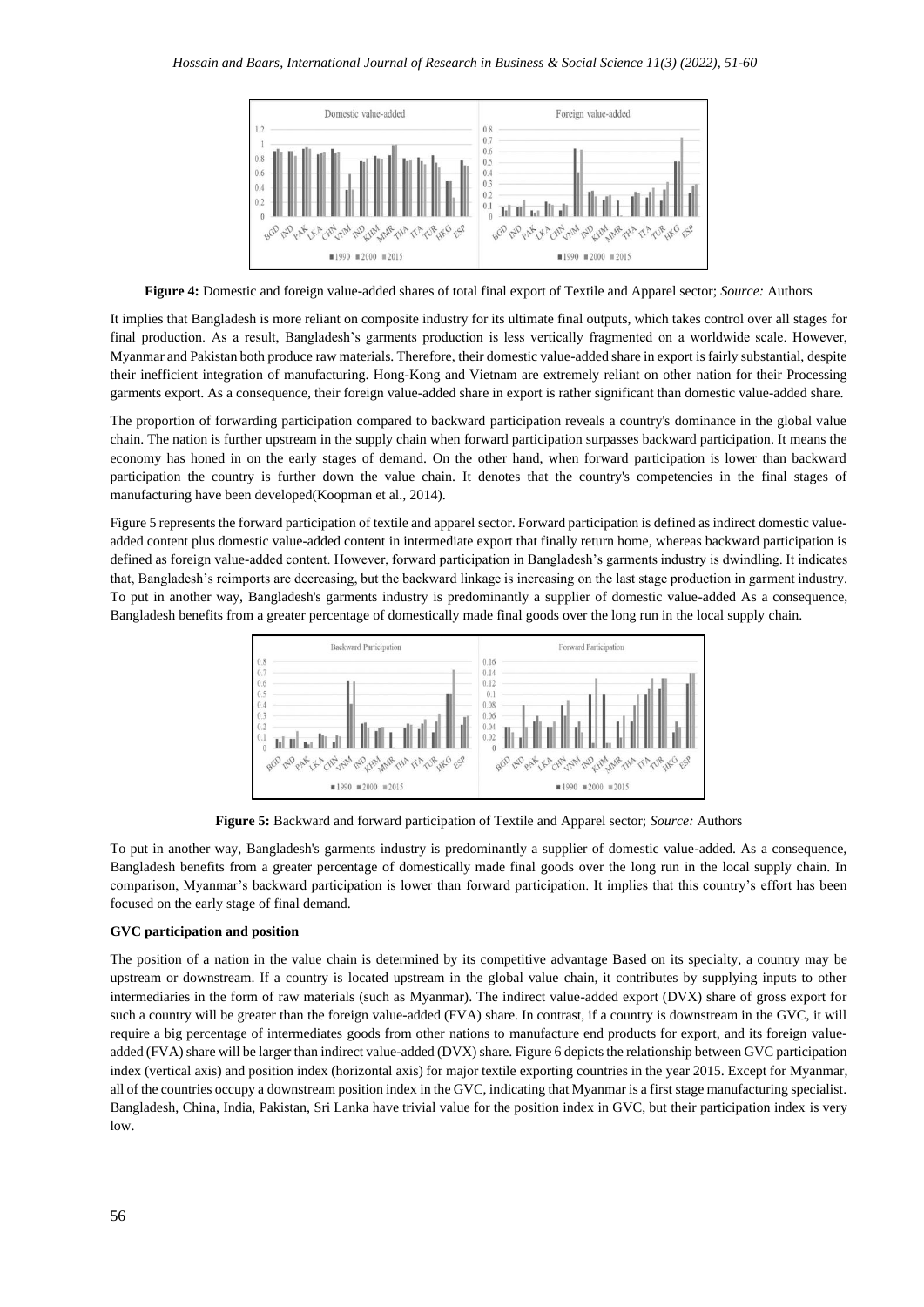

**Figure 6:** Backward and forward participation of Textile and Apparel sector; *Source:* Authors

It indicates that developed countries are a considerably more essential element in the GVC regarding the garment industry. Hong-Kong and Vietnam have the most downstream location according to the position index, but the participation index for them (all in excess of 65 percent) shows that fabrication using largely imported items is a key aspect of their export in the garments sector.

Bangladesh's garments industry has the lowest GVC participation among the nations investigated besides Pakistan and Myanmar, accounting for roughly 10 percent of the country's total gross export on average from 1990-2015. However, a stronger market atmosphere, political prosperity, and infrastructural efficiency can boost GVC participation in Bangladesh's gross export.

# **Conclusion**

This study investigates the Bangladesh garments manufacturing industry in further depth by assessing participation and position in the global value chain, using data from the EORA multiregional input-output table and a sample of 189 advanced and emerging market economies over time. Bangladesh has been evaluated and compared to higher garment exporting economies using the VAX ratio, comparative advantage (scale of specialisation) for the clothing manufacturing business. Furthermore, position and participation has been established as a new criterion for placing the domestic sector in a global context.

The research has been focused on the following outcome. According to our RCA index and the structure of the value-added export (VAX) Bangladesh has the greatest comparative advantage in garment manufacturing in the final stage of the production. Therefore, Bangladesh has become a global hot spot for clothing industry. Bangladesh accounts for a significant portion of the global contribution to the garment manufacturing industry. However, when this part is compared to the value-added of Bangladesh's final product, it is found that Bangladesh is an exporter, implying that other countries contributed less value to Bangladesh's garments sector than Bangladesh's contribution of value-added to the global clothing industry. Following up on our study into the structure of GVC participation and position, we discovered that Bangladesh appears to be minimally incorporated into GVC among the nations we looked at. Bangladesh has the highest DVA compared to FVA, despite its indirect DVX being significantly lower than both domestic and foreign value-added. It indicates that this country is skilled in the last phases of production. As a result, this country's GVC has shifted downstream. Bangladesh should plan to increase its backward linkage engagement in order to rise up in the GVC and retain its competitiveness in this area.

#### **Acknowledgement**

**Author Contributions:** Conceptualization, S.H..; Methodology, S.H..; Data Collection, S.H..; Formal Analysis, S.H..; Writing—Original Draft Preparation, S.H. and J.B. Writing—Review And Editing, J.B. All authors have read and agreed to the published the final version of the manuscript. **Institutional Review Board Statement:** Ethical review and approval were waived for this study, due to that the research does not deal with vulnerable groups or sensitive issues.

**Funding:** The author(s) received no financial support for the research, authorship and/or publication of this article.

**Informed Consent Statement:** Informed consent was obtained from all subjects involved in the study.

**Data Availability Statement:** The data presented in this study are available on request from the corresponding author. The data are not publicly available due to privacy.

**Conflicts of Interest:** The authors declare no conflict of interest.

#### **References**

- Ahmed, J. U., Rifat, A., Nisha, N., Manirujjaman, M., & Shrensky, R. (2016). Beyond the Border: Yellow Goes International. *Global Business Review*, *17*(5), 1094–1106. https://doi.org/10.1177/0972150916656666
- Amador, J., & Cabral, S. (2016). Global value chains: A survey of drivers and measures. *Journal of Economic Surveys*, *30*(2), 278– 301. https://doi.org/10.1111/joes.12097
- Amador, J., Cappariello, R., & Stehrer, R. (2015). Global value chains: A view from the euro area. In *ECB Working Paper: Vol. March* (Issue 1761). https://doi.org/10.1111/asej.12050

Balassa, B. (1958). Trade liberalisation and "Revealed" comparative advantage. *The Manchester School*, *33*(2), 99–123.

- Borin, A., & Mancini, M. (2015). *Follow the value added: bilateral gross export accounting*. https://doi.org/[:10.13140/RG.2.2.28615.60323](http://dx.doi.org/10.13140/RG.2.2.28615.60323)
- Chen, W., Lau, C. K. M., Boansi, D., & Bilgin, M. H. (2017). Effects of trade cost on the textile and apparel market: evidence from Asian countries. *Journal of the Textile Institute*, *108*(6), 971–986. https://doi.org/10.1080/00405000.2016.1206459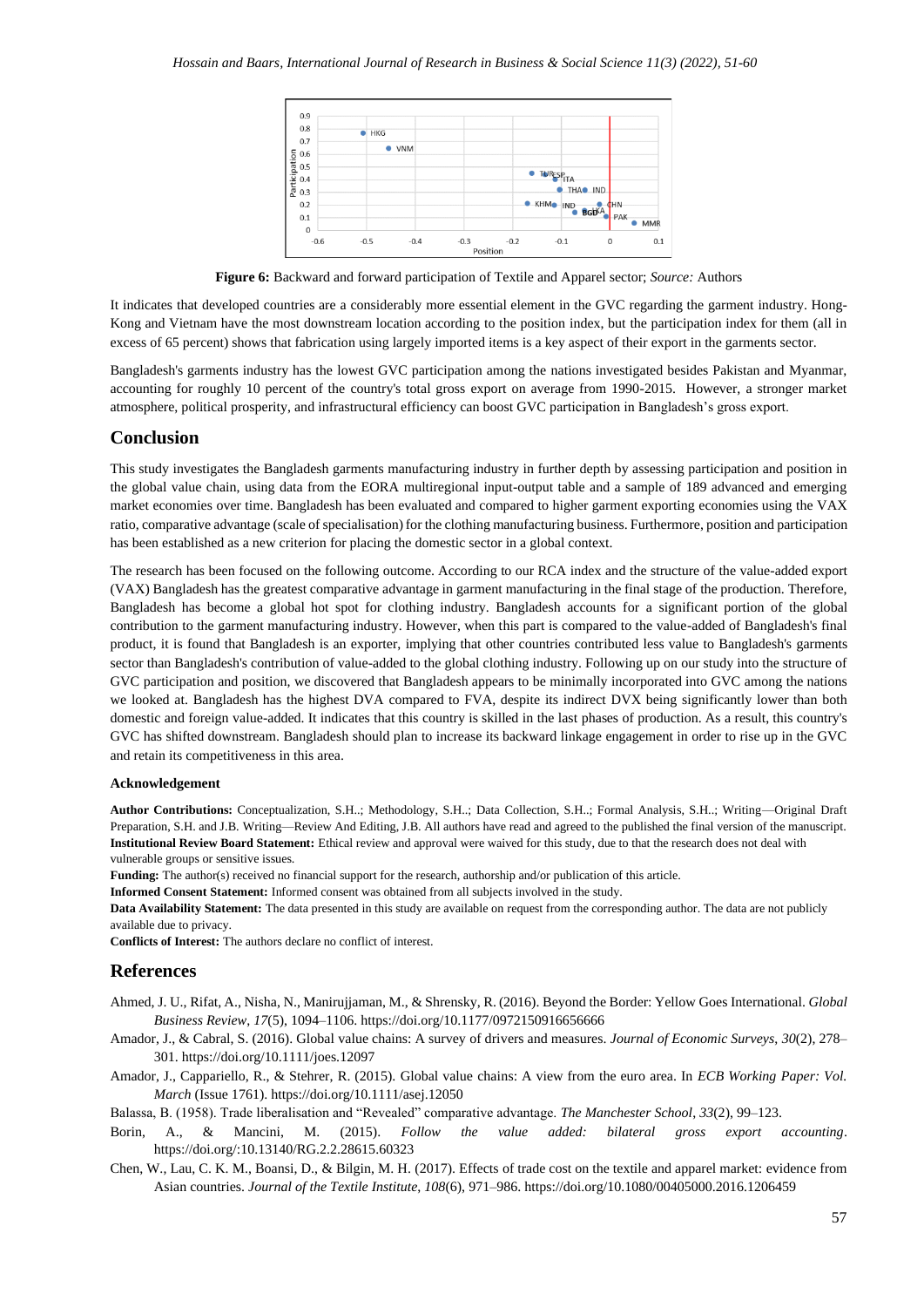- Gereffi, G., Humphrey, J., & Sturgeon, T. (2005). The governance of global value chains. *Review of International Political Economy*, *12*(1), 78–104. https://doi.org/10.1080/09692290500049805
- Grodzicki, M. J., & Geodecki, T. (2016). New Dimensions of Core-Periphery Relations in an Economically Integrated Europe: The Role of Global Value Chains. *Eastern European Economics*, *54*(5), 377–404. https://doi.org/10.1080/00128775.2016.1201426
- Hoekman, B. (2014). Supply chains, mega-regionals and multilateralism: a road map for the WTO. *Robert Schuman Centre for Advanced Studies*, *Research P*. Retrieved from http://www.cepr.org
- Hummels, D., Ishii, J., & Yi, K.-M. (2001). The nature and growth of vertical specialization in world trade. *Journal of International Economics*, *54*, 75–96. https://doi.org/10.2139/ssrn.163193
- Javed, A., & Atif, R. M. (2021). Global Value Chain: An Analysis of Pakistan's Textile Sector. *Global Business Review*, *22*(4), 879– 892. https://doi.org/10.1177/0972150918822109
- Javorsek, M., & Camacho, I. (2015). *Trade in value added: Concepts, estimation and analysis*. Retrieved from http://hdl.handle.net/10419/145386
- Johnson, R. C., & Noguera, G. (2012). Accounting for intermediates: Production sharing and trade in value added. *Journal of International Economics*, *86*(2), 224–236. https://doi.org/10.1016/j.jinteco.2011.10.003
- Kano, L., Tsang, E. W. K., & Yeung, H. W. chung. (2020). Global value chains: A review of the multi-disciplinary literature. *Journal of International Business Studies*, *51*(4), 577–622. https://doi.org/10.1057/s41267-020-00304-2
- Kim, J. O., Traore, M. K., & Warfield, C. (2006). The textile and apparel industry in developing countries. *Textile Progress*, *38*(3), 1–64. https://doi.org/10.1533/tepr.2006.0003
- Koopman, R., Wang, Z., & Wei, S.-J. (2014). Tracing Value-Added and Double Counting. *American Economic Review*, *104*(2), 459– 494. Retrieved from http://www.nber.org/papers/w16426
- Leitner, S. M., & Stehrer, R. (2014). *Trade Integration, Production Fragmentation and Performance in Europe - Blessing or Curse? A Comparative Analysis of the New Member States and the EU-15*, 5, wiiw Research Report, No. 397, The Vienna Institute for International Economic Studies (wiiw), Vienna. Retrieved from http://hdl.handle.net/10419/204169
- Lenzen, M., Moran, D., Kanemoto, K., & Geschke, A. (2013). Building Eora: a Global Multi-Region Input-Output Database At High Country and Sector Resolution. *Economic Systems Research*, *25*(1), 20–49. https://doi.org/10.1080/09535314.2013.769938
- Leontief, W. (1986). *Input-Output economics*. Oxford University Press.
- Los, B., Timmer, M. P., & de Vries, G. J. (2015). How global are global value chains? A new approach to measure international fragmentation. *Journal of Regional Science*, *55*(1), 66–92. https://doi.org/10.1111/jors.12121
- Taplin, I. M. (2014). Global commodity chains and fast fashion: How the apparel industry continues to re-invent itself. *Competition and Change*, *18*(3), 246–264. https://doi.org/10.1179/1024529414Z.00000000059
- Yunus, M., & Yamagata, T. (2012), the garment industry in Bangladesh, in Fukunishi, T., Ed., Dynamics of the garment industry in low income countries: experience of Asia and Africa, *Interim Report*, Chousaken Kyu, Huokokusho, IDE-JETRO, Chapter 6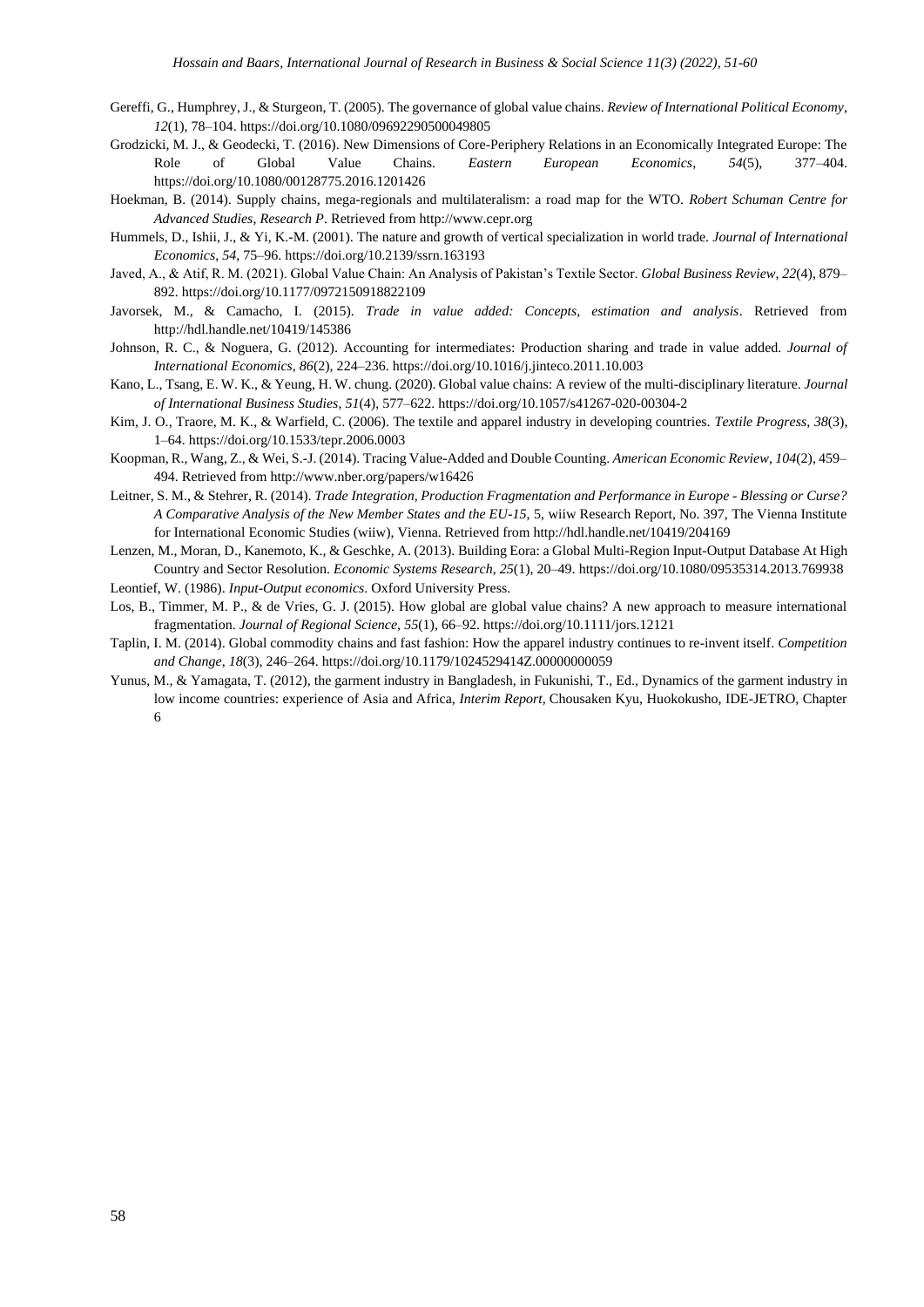### **Appendix**

|                              | Intermediate use                             |                                              | <b>Final demand</b>                   |                                       |              |
|------------------------------|----------------------------------------------|----------------------------------------------|---------------------------------------|---------------------------------------|--------------|
|                              | Country A                                    | Country B                                    | Country A                             | Country B                             | Gross output |
|                              | industry                                     | industry                                     | industry                              | industry                              |              |
| <b>Country A</b><br>industry | Intermediate use<br>of<br>domestic<br>output | Intermediate use<br>by B of export<br>from A | Final use of<br>domestic<br>output    | Final use by B<br>of export from<br>A | $X_A$        |
| <b>Country B</b><br>industry | Intermediate use<br>by A of export<br>from B | Intermediate use<br>domestic<br>of<br>output | Final use by A<br>of export from<br>B | Final use of<br>domestic<br>output    | $X_{B}$      |
| Value added                  | $\rm V_A$                                    | $V_{B}$                                      |                                       |                                       |              |
| <b>Gross output</b>          | $X_A$                                        | $X_{B}$                                      |                                       |                                       |              |

**Table 1:** Framework of GVC flows

**Source:** UNCTAD (2013)

## **Input output table framework**

To understand the structure of the input output table. We have shown an example of an input-output table is presented in Figure 1. Every country represents only one sector in three keywords of an input-output table are:

1. Intermediate goods demand (the T matrix in Eora),

- 2. Final demand (the FD matrix in Eora), and
- 3. Value-added or primary inputs (the VA matrix in Eora)

### **Table 2:** Sector aggregation

| Sector                                                                  |
|-------------------------------------------------------------------------|
| Agriculture                                                             |
| Fishing                                                                 |
| Mining and Quarrying                                                    |
| Food & Beverages                                                        |
| <b>Textiles and Wearing Apparel</b>                                     |
| Wood and Paper                                                          |
| Petroleum, Chemical and Non-Metallic Mineral Products                   |
| <b>Metal Products</b>                                                   |
| <b>Electrical and Machinery</b>                                         |
| <b>Transport Equipment</b>                                              |
| Other Manufacturing                                                     |
| Recycling                                                               |
| Electricity, Gas and Water                                              |
| Construction                                                            |
| Maintenance and Repair                                                  |
| <b>Wholesale Trade</b>                                                  |
| <b>Retail Trade</b>                                                     |
| <b>Hotels and Restaurants</b>                                           |
| Transport                                                               |
| Post and Telecommunications                                             |
| Financial Intermediation and Business Activities                        |
| <b>Public Administration</b>                                            |
| Education, Health and Other Services                                    |
| Private Households                                                      |
| Others                                                                  |
| Re-export & Re-import                                                   |
| $C_{\text{source}}$ $D_{\text{core}}$ $C1$ <sub>r</sub> $1 \text{ MPO}$ |

**Source:** Eora Global MIRO